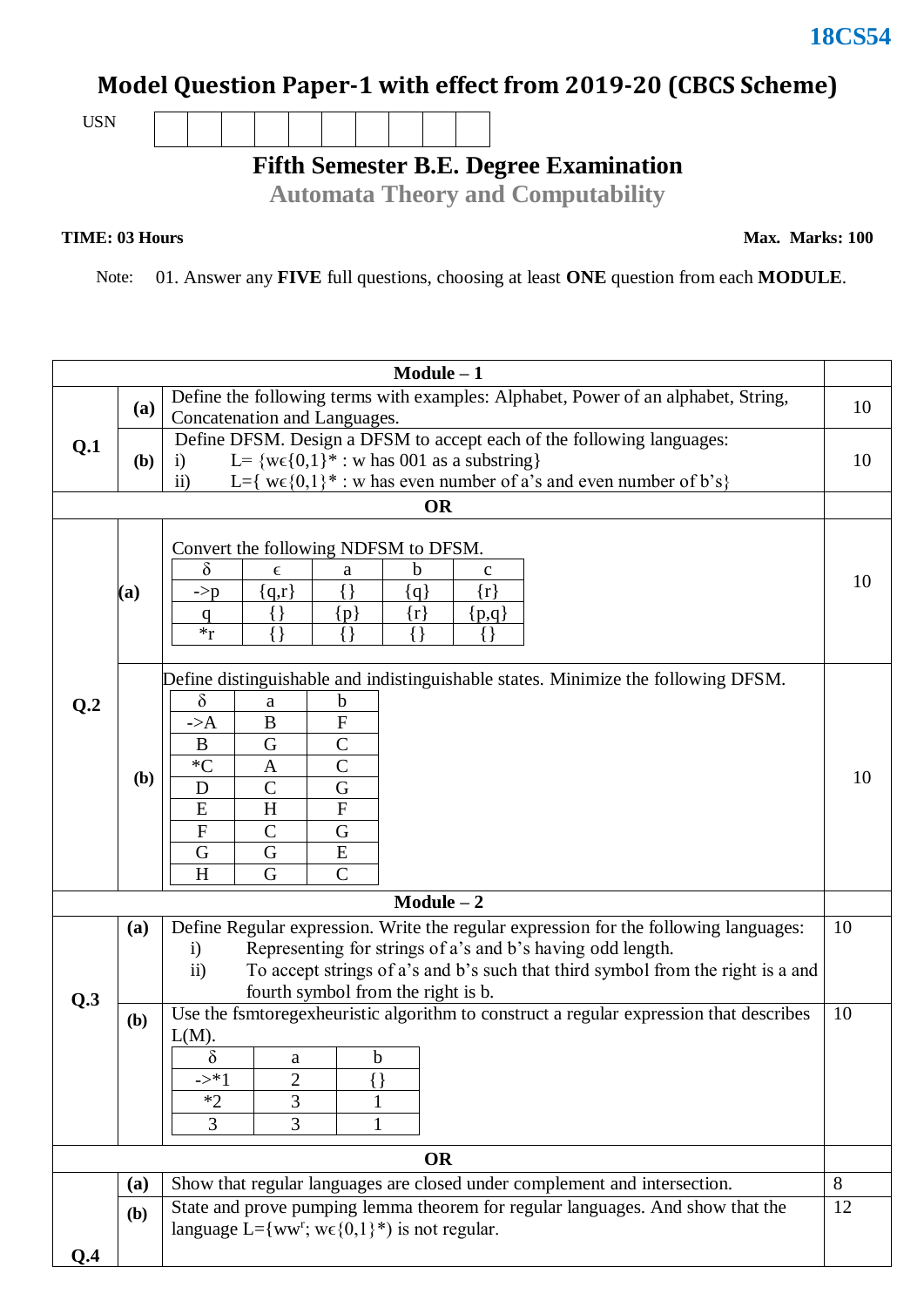## **18CS5 4**

| Module $-3$ |     |                                                          |  |  |
|-------------|-----|----------------------------------------------------------|--|--|
| Q.5         | (a) |                                                          |  |  |
|             |     | Define CFG. Design CFG for the languages                 |  |  |
|             |     | L={ $0^{2n}1^m$   n>=0,m>=0}                             |  |  |
|             |     | L= $\{0^i1^j2^k \mid i=i \text{ or } j=k\}$<br>$\rm ii)$ |  |  |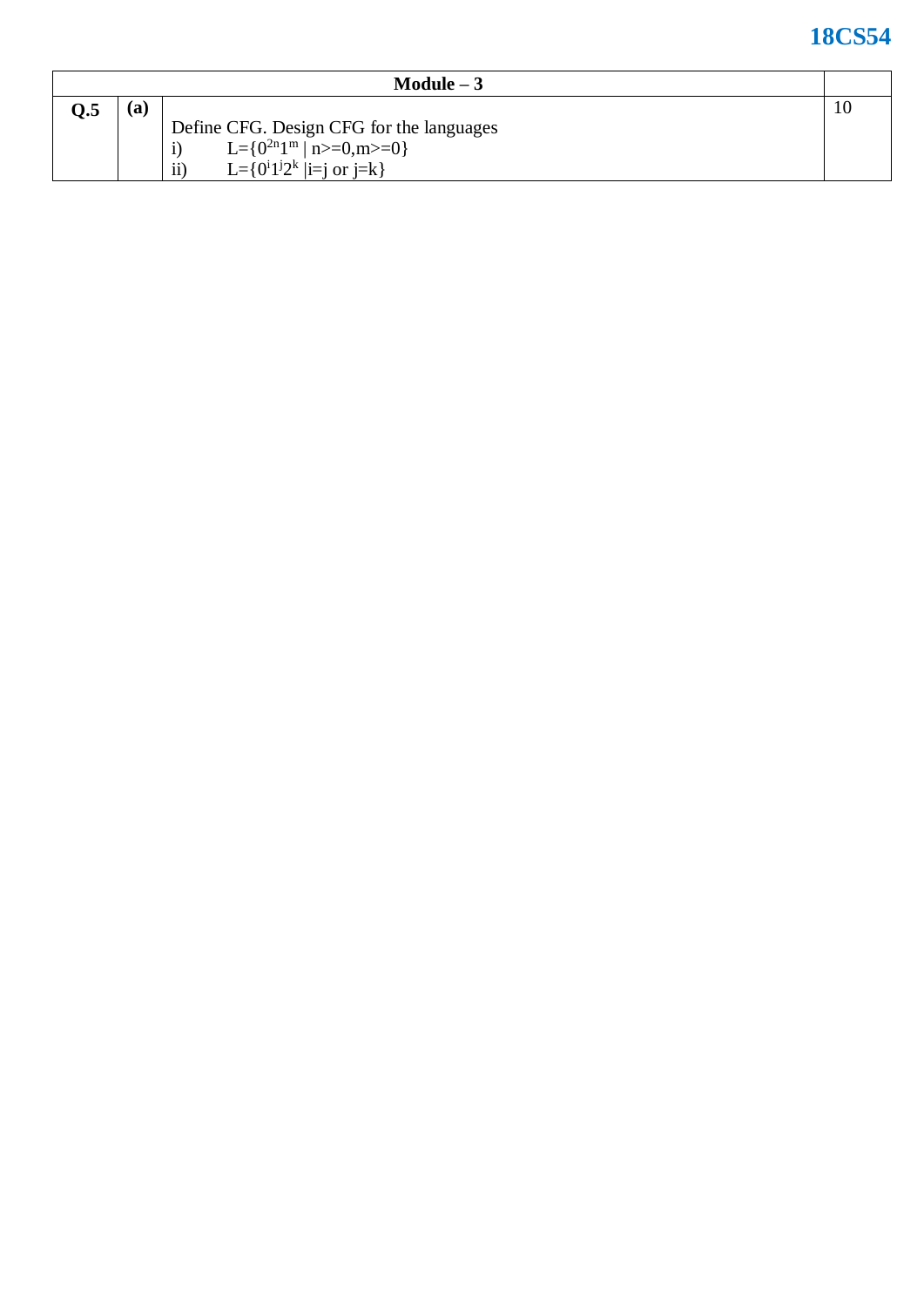## **18CS54**

|                 | (b)                                                                                  | Define Ambiguity. Consider the grammar $E\rightarrow E+E E*E (E) $ id. Find the leftmost, 10 |                |  |  |  |
|-----------------|--------------------------------------------------------------------------------------|----------------------------------------------------------------------------------------------|----------------|--|--|--|
|                 |                                                                                      | rightmost derivations and parse trees for the string id+id*id. And show that this            |                |  |  |  |
|                 |                                                                                      | grammar is ambiguous.                                                                        |                |  |  |  |
| <b>OR</b><br>10 |                                                                                      |                                                                                              |                |  |  |  |
|                 | <b>(a)</b>                                                                           | Define CNF. Convert the following CFG to CNF.                                                |                |  |  |  |
|                 |                                                                                      | $S \rightarrow aACa$                                                                         |                |  |  |  |
| Q.6             |                                                                                      | $A \rightarrow B/a$                                                                          |                |  |  |  |
|                 |                                                                                      | B > C/c<br>$C\text{-}$ c $C/\epsilon$                                                        |                |  |  |  |
|                 | ( <b>b</b> )                                                                         | Define PDA. Design a PDA to accept the following language. L={ $a^n b^n$ ; n>=0}. Draw       | 10             |  |  |  |
|                 | the transition diagram for the constructed PDA. Show the ID's for the string aaabbb. |                                                                                              |                |  |  |  |
| $Module - 4$    |                                                                                      |                                                                                              |                |  |  |  |
|                 |                                                                                      |                                                                                              | 10             |  |  |  |
|                 | (a)                                                                                  | With a neat diagram, explain variants of Turing Machines                                     |                |  |  |  |
|                 | <b>(b)</b>                                                                           | Explain Language Acceptability and Design of Turing Machines.                                | 8              |  |  |  |
| Q.7             |                                                                                      |                                                                                              |                |  |  |  |
| <b>OR</b>       |                                                                                      |                                                                                              |                |  |  |  |
|                 | (a)                                                                                  | Define a Turing machine. Explain the working of a Turing machine.                            | 8              |  |  |  |
|                 |                                                                                      |                                                                                              |                |  |  |  |
| Q.8             | (b)                                                                                  | Design a Turing machine to accept L={ $0n1n2n$   n>=0}. Draw the transition diagram.         | 12             |  |  |  |
|                 |                                                                                      | Show the moves made for string aabbcc.                                                       |                |  |  |  |
|                 |                                                                                      | Module $-5$                                                                                  |                |  |  |  |
|                 | <b>(a)</b>                                                                           | Explain post correspondence problem.                                                         | $\overline{7}$ |  |  |  |
|                 |                                                                                      | Explain Halting problem in Turing machine.                                                   | 6              |  |  |  |
| Q.9             | (b)<br>(c)                                                                           | Explain recursively enumerable language.                                                     | $\overline{7}$ |  |  |  |
|                 |                                                                                      |                                                                                              |                |  |  |  |
| <b>OR</b>       |                                                                                      |                                                                                              |                |  |  |  |
|                 | (a)                                                                                  | Explain Church Turing thesis.                                                                | $\overline{7}$ |  |  |  |
|                 | (b)                                                                                  | Explain Quantum computer.                                                                    | 6              |  |  |  |
| Q.10            | (c)                                                                                  | Explain Growth rate of function.                                                             | $\overline{7}$ |  |  |  |
|                 |                                                                                      |                                                                                              |                |  |  |  |